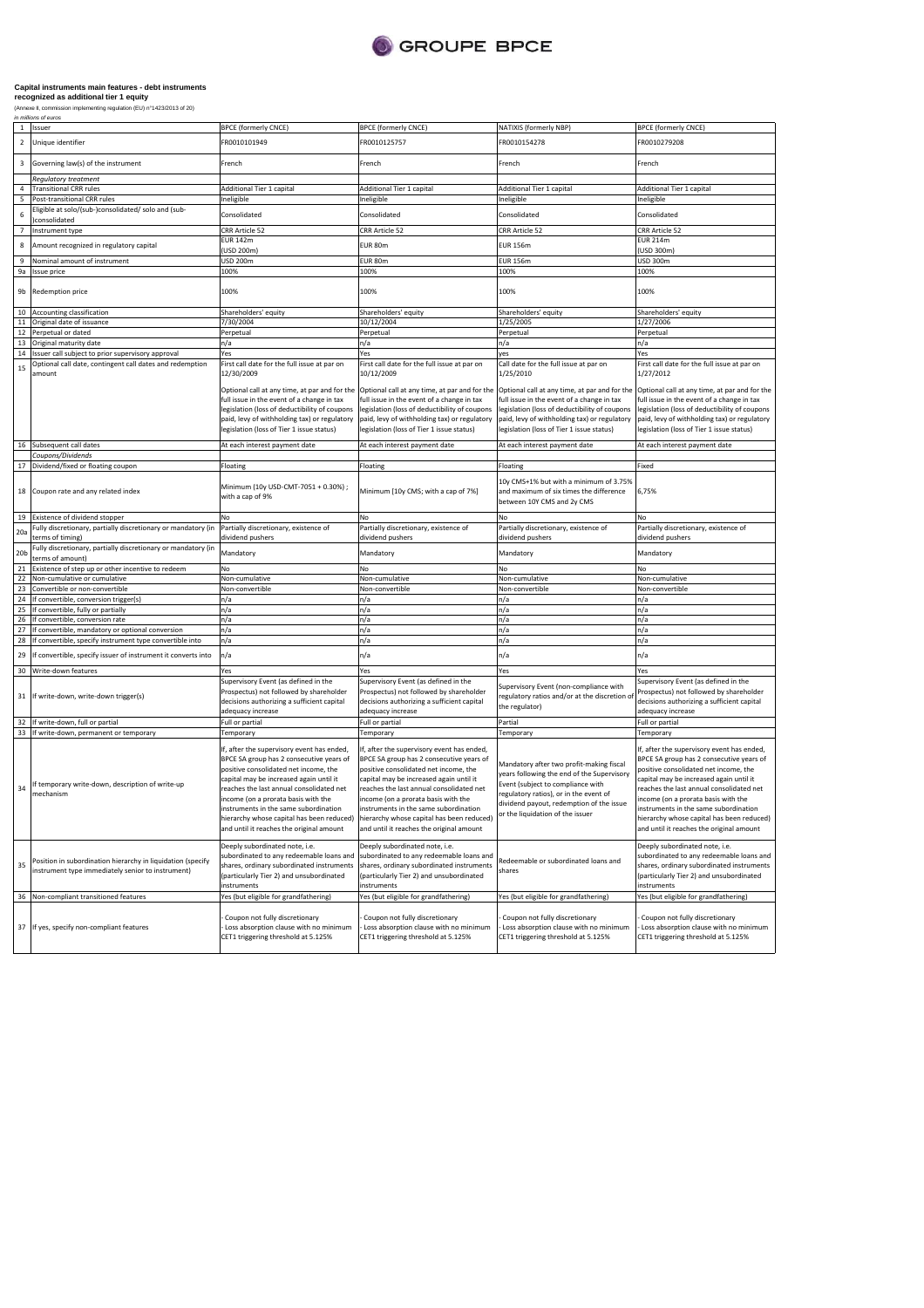

# **Capital instruments main features - debt instruments recognized as additional tier 1 equity**

(Annexe II, commission implementing regulation (EU) n°1423/2013 of 20) in millions of euros

| $\overline{2}$<br>Unique identifier<br>R0010531012<br>FR0010535971<br>FR0010600163<br>USF6483LHM57<br>Governing law(s) of the instrument<br>3<br>French<br>French<br>French<br><b>Regulatory treatment</b><br><b>Additional Tier 1 capital</b><br>Additional Tier 1 capital<br>$\overline{4}$<br><b>Transitional CRR rules</b><br>Additional Tier 1 capital<br>Additional Tier 1 capital<br>5<br>Post-transitional CRR rules<br>Ineligible<br>Ineligible<br>Ineligible<br>Ineligible<br>Eligible at solo/(sub-)consolidated/ solo and (sub-<br>6<br>Consolidated<br>Consolidated<br>Consolidated<br>Consolidated<br>consolidated<br>CRR Article 52<br>CRR Article 52<br>CRR Article 52<br>CRR Article 52<br>$\overline{7}$<br>Instrument type<br><b>EUR 129m</b><br>8<br><b>EUR 349m</b><br><b>EUR 509m</b><br><b>EUR 150m</b><br>Amount recognized in regulatory capital<br>(USD 186m)<br><b>EUR 509m</b><br><b>EUR 349m</b><br><b>EUR 150m</b><br><b>USD 186m</b><br>Nominal amount of instrument<br>100%<br>100%<br>9a<br>100%<br>100%<br>Issue price<br>Partial redemption via public tender at 65%<br>100%<br>100%<br>9b<br>Redemption price<br>of par on 10/10/2011; 100% on residual<br>100%<br>amount<br>Shareholders' equity<br>Accounting classification<br>Shareholders' equity<br>Shareholders' equity<br>Shareholders' equity<br>10<br>10/30/2007<br>Original date of issuance<br>10/18/2007<br>3/28/2008<br>4/30/2008<br>11<br>Perpetual or dated<br>Perpetual<br>12<br>Perpetual<br>Perpetual<br>Perpetual<br>Original maturity date<br>n/a<br>13<br>n/a<br>n/a<br>n/a<br>14<br>Issuer call subject to prior supervisory approval<br>Yes<br>Yes<br>Yes<br>Yes<br>Optional call date, contingent call dates and redemption<br>Call date for the full issue at par on<br>First call date for the full issue at par on<br>Call date for the full issue at par on<br>15<br>10/30/2017<br>4/30/2018<br>10/18/2017<br>3/28/2018<br>amount<br>Optional call at any time, at par and for the<br>Optional call at any time, at par and for the<br>Optional call at any time, at par and for the<br>full issue in the event of a change in tax<br>full issue in the event of a change in tax<br>full issue in the event of a change in tax<br>legislation (loss of deductibility of coupons<br>legislation (loss of deductibility of coupons<br>legislation (loss of deductibility of coupons<br>paid, levy of withholding tax) or regulatory<br>paid, levy of withholding tax) or regulatory<br>paid, levy of withholding tax) or regulatory<br>legislation (loss of Tier 1 issue status)<br>legislation (loss of Tier 1 issue status)<br>legislation (loss of Tier 1 issue status)<br>16 Subsequent call dates<br>At each interest payment date<br>At each interest payment date<br>At each interest payment date<br>Coupons/Dividends<br>Dividend/fixed or floating coupon<br>Fixed<br>Fixed to floating<br>Fixed<br>Fixed<br>17<br>6.117% until 10/30/2017, then 3M Euribor<br>10%<br>6,307%<br>8,65%<br>Coupon rate and any related index<br>18<br>+ 2.37% if call not exercised<br>Existence of dividend stopper<br>19<br>No<br>No<br>No<br>No<br>Fully discretionary, partially discretionary or mandatory (in<br>Partially discretionary, existence of<br>Partially discretionary, existence of<br>Partially discretionary, existence of<br>Partially discretionary, existence of<br>20a<br>erms of timing)<br>dividend pushers<br>dividend pushers<br>dividend pushers<br>dividend pushers<br>Fully discretionary, partially discretionary or mandatory (in<br>20 <sub>b</sub><br>Mandatory<br>Mandatory<br>Mandatory<br>Mandatory<br>terms of amount)<br>Existence of step up or other incentive to redeem<br>21<br>Yes<br>Yes<br>Yes<br>Yes<br>Non-cumulative or cumulative<br>Non-cumulative<br>Non-cumulative<br>22<br>Non-cumulative<br>Non-cumulative<br>23<br>Convertible or non-convertible<br>Non-convertible<br>Non-convertible<br>Non-convertible<br>Non-convertible<br>24<br>If convertible, conversion trigger(s)<br>n/a<br>n/a<br>n/a<br>n/a<br>25<br>If convertible, fully or partially<br>n/a<br>n/a<br>n/a<br>n/a<br>n/a<br>n/a<br>26<br>If convertible, conversion rate<br>n/a<br>n/a<br>n/a<br>27<br>If convertible, mandatory or optional conversion<br>n/a<br>n/a<br>n/a<br>28<br>If convertible, specify instrument type convertible into<br>n/a<br>n/a<br>n/a<br>n/a<br>n/a<br>n/a<br>29<br>n/a<br>n/a<br>If convertible, specify issuer of instrument it converts into<br>30<br>Write-down features<br>Yes<br>Yes<br>Yes<br>Yes<br>Supervisory Event (as defined in the<br>Supervisory Event (non-compliance with<br>Supervisory Event (non-compliance with<br>Prospectus) not followed by shareholder<br>egulatory ratios and/or at the discretion of<br>regulatory ratios and/or at the discretion of<br>31<br>If write-down, write-down trigger(s)<br>decisions authorizing a sufficient capital<br>the regulator)<br>the regulator)<br>the regulator)<br>adequacy increase<br>Full or partial<br>32<br>If write-down, full or partial<br>Partial<br>Partial<br>Partial<br>33 If write-down, permanent or temporary<br>Temporary<br>Temporary<br>Temporary<br>Temporary<br>If, after the supervisory event has ended,<br>BPCE SA group has 2 consecutive years of<br>positive consolidated net income, the<br>Optional after two profit-making fiscal<br>Optional after two profit-making fiscal<br>ears following the end of the Supervisory<br>capital may be increased again until it<br>years following the end of the Supervisory<br>If temporary write-down, description of write-up<br>34<br>Event (subject to compliance with<br>reaches the last annual consolidated net<br>Event (subject to compliance with<br>mechanism<br>regulatory ratios), or in the event of<br>income (on a prorata basis with the<br>regulatory ratios), or in the event of<br>dividend payout or redemption of the issue instruments in the same subordination<br>dividend payout or redemption of the issue dividend payout or redemption of the issue<br>hierarchy whose capital has been reduced)<br>and until it reaches the original amount<br>Deeply subordinated note, i.e.<br>subordinated to any redeemable loans and<br>Position in subordination hierarchy in liquidation (specify<br>Redeemable or subordinated loans and<br>Redeemable or subordinated loans and<br>35<br>shares, ordinary subordinated instruments<br>instrument type immediately senior to instrument)<br>shares<br>shares<br>shares<br>(particularly Tier 2) and unsubordinated<br>instruments<br>36 Non-compliant transitioned features<br>Yes (but eligible for grandfathering)<br>Yes (but eligible for grandfathering)<br>Yes (but eligible for grandfathering)<br>Step up clause<br>Step up clause<br>Step up clause<br>Step up clause<br>Coupon not fully discretionary<br>Coupon not fully discretionary<br>Coupon not fully discretionary<br>37 If yes, specify non-compliant features<br>Loss absorption clause with no minimum<br>Loss absorption clause with no minimum<br>Loss absorption clause with no minimum | $\mathbf{1}$ | Issuer | NATIXIS (formerly NBP)              | <b>BPCE (formerly CNCE)</b>         | <b>NATIXIS</b>                      | NATIXIS                                                                                                                                                                                                                                   |
|-------------------------------------------------------------------------------------------------------------------------------------------------------------------------------------------------------------------------------------------------------------------------------------------------------------------------------------------------------------------------------------------------------------------------------------------------------------------------------------------------------------------------------------------------------------------------------------------------------------------------------------------------------------------------------------------------------------------------------------------------------------------------------------------------------------------------------------------------------------------------------------------------------------------------------------------------------------------------------------------------------------------------------------------------------------------------------------------------------------------------------------------------------------------------------------------------------------------------------------------------------------------------------------------------------------------------------------------------------------------------------------------------------------------------------------------------------------------------------------------------------------------------------------------------------------------------------------------------------------------------------------------------------------------------------------------------------------------------------------------------------------------------------------------------------------------------------------------------------------------------------------------------------------------------------------------------------------------------------------------------------------------------------------------------------------------------------------------------------------------------------------------------------------------------------------------------------------------------------------------------------------------------------------------------------------------------------------------------------------------------------------------------------------------------------------------------------------------------------------------------------------------------------------------------------------------------------------------------------------------------------------------------------------------------------------------------------------------------------------------------------------------------------------------------------------------------------------------------------------------------------------------------------------------------------------------------------------------------------------------------------------------------------------------------------------------------------------------------------------------------------------------------------------------------------------------------------------------------------------------------------------------------------------------------------------------------------------------------------------------------------------------------------------------------------------------------------------------------------------------------------------------------------------------------------------------------------------------------------------------------------------------------------------------------------------------------------------------------------------------------------------------------------------------------------------------------------------------------------------------------------------------------------------------------------------------------------------------------------------------------------------------------------------------------------------------------------------------------------------------------------------------------------------------------------------------------------------------------------------------------------------------------------------------------------------------------------------------------------------------------------------------------------------------------------------------------------------------------------------------------------------------------------------------------------------------------------------------------------------------------------------------------------------------------------------------------------------------------------------------------------------------------------------------------------------------------------------------------------------------------------------------------------------------------------------------------------------------------------------------------------------------------------------------------------------------------------------------------------------------------------------------------------------------------------------------------------------------------------------------------------------------------------------------------------------------------------------------------------------------------------------------------------------------------------------------------------------------------------------------------------------------------------------------------------------------------------------------------------------------------------------------------------------------------------------------------------------------------------------------------------------------------------------------------------------------------------------------------------------------------------------------------------------------------------------------------------------------------------------------------------------------------------------------------------------------------------------------------------------------------------------------------------------------------------------------------------------------------------------------------------------------------------------------------------------------------------------------------------------------------------------------------------------------------------------------------------------------------------------------------------------------------------------------------------------------------------------------------------------------------------------------------------------------------------------------------------------------------------------------------------------------------------------------------------------------------------------------------------------------------------------------------------------------------------------------------------------------------------------------------------------------------------------------------------------------------------------------------------------------------------------------|--------------|--------|-------------------------------------|-------------------------------------|-------------------------------------|-------------------------------------------------------------------------------------------------------------------------------------------------------------------------------------------------------------------------------------------|
|                                                                                                                                                                                                                                                                                                                                                                                                                                                                                                                                                                                                                                                                                                                                                                                                                                                                                                                                                                                                                                                                                                                                                                                                                                                                                                                                                                                                                                                                                                                                                                                                                                                                                                                                                                                                                                                                                                                                                                                                                                                                                                                                                                                                                                                                                                                                                                                                                                                                                                                                                                                                                                                                                                                                                                                                                                                                                                                                                                                                                                                                                                                                                                                                                                                                                                                                                                                                                                                                                                                                                                                                                                                                                                                                                                                                                                                                                                                                                                                                                                                                                                                                                                                                                                                                                                                                                                                                                                                                                                                                                                                                                                                                                                                                                                                                                                                                                                                                                                                                                                                                                                                                                                                                                                                                                                                                                                                                                                                                                                                                                                                                                                                                                                                                                                                                                                                                                                                                                                                                                                                                                                                                                                                                                                                                                                                                                                                                                                                                                                                                                                                                                                                                                                                                                                                                                                                                                                                                                                                                                                                                                                                                           |              |        |                                     |                                     |                                     |                                                                                                                                                                                                                                           |
|                                                                                                                                                                                                                                                                                                                                                                                                                                                                                                                                                                                                                                                                                                                                                                                                                                                                                                                                                                                                                                                                                                                                                                                                                                                                                                                                                                                                                                                                                                                                                                                                                                                                                                                                                                                                                                                                                                                                                                                                                                                                                                                                                                                                                                                                                                                                                                                                                                                                                                                                                                                                                                                                                                                                                                                                                                                                                                                                                                                                                                                                                                                                                                                                                                                                                                                                                                                                                                                                                                                                                                                                                                                                                                                                                                                                                                                                                                                                                                                                                                                                                                                                                                                                                                                                                                                                                                                                                                                                                                                                                                                                                                                                                                                                                                                                                                                                                                                                                                                                                                                                                                                                                                                                                                                                                                                                                                                                                                                                                                                                                                                                                                                                                                                                                                                                                                                                                                                                                                                                                                                                                                                                                                                                                                                                                                                                                                                                                                                                                                                                                                                                                                                                                                                                                                                                                                                                                                                                                                                                                                                                                                                                           |              |        |                                     |                                     |                                     | New York State (excluding regulatory status<br>governed by French law)                                                                                                                                                                    |
|                                                                                                                                                                                                                                                                                                                                                                                                                                                                                                                                                                                                                                                                                                                                                                                                                                                                                                                                                                                                                                                                                                                                                                                                                                                                                                                                                                                                                                                                                                                                                                                                                                                                                                                                                                                                                                                                                                                                                                                                                                                                                                                                                                                                                                                                                                                                                                                                                                                                                                                                                                                                                                                                                                                                                                                                                                                                                                                                                                                                                                                                                                                                                                                                                                                                                                                                                                                                                                                                                                                                                                                                                                                                                                                                                                                                                                                                                                                                                                                                                                                                                                                                                                                                                                                                                                                                                                                                                                                                                                                                                                                                                                                                                                                                                                                                                                                                                                                                                                                                                                                                                                                                                                                                                                                                                                                                                                                                                                                                                                                                                                                                                                                                                                                                                                                                                                                                                                                                                                                                                                                                                                                                                                                                                                                                                                                                                                                                                                                                                                                                                                                                                                                                                                                                                                                                                                                                                                                                                                                                                                                                                                                                           |              |        |                                     |                                     |                                     |                                                                                                                                                                                                                                           |
|                                                                                                                                                                                                                                                                                                                                                                                                                                                                                                                                                                                                                                                                                                                                                                                                                                                                                                                                                                                                                                                                                                                                                                                                                                                                                                                                                                                                                                                                                                                                                                                                                                                                                                                                                                                                                                                                                                                                                                                                                                                                                                                                                                                                                                                                                                                                                                                                                                                                                                                                                                                                                                                                                                                                                                                                                                                                                                                                                                                                                                                                                                                                                                                                                                                                                                                                                                                                                                                                                                                                                                                                                                                                                                                                                                                                                                                                                                                                                                                                                                                                                                                                                                                                                                                                                                                                                                                                                                                                                                                                                                                                                                                                                                                                                                                                                                                                                                                                                                                                                                                                                                                                                                                                                                                                                                                                                                                                                                                                                                                                                                                                                                                                                                                                                                                                                                                                                                                                                                                                                                                                                                                                                                                                                                                                                                                                                                                                                                                                                                                                                                                                                                                                                                                                                                                                                                                                                                                                                                                                                                                                                                                                           |              |        |                                     |                                     |                                     |                                                                                                                                                                                                                                           |
|                                                                                                                                                                                                                                                                                                                                                                                                                                                                                                                                                                                                                                                                                                                                                                                                                                                                                                                                                                                                                                                                                                                                                                                                                                                                                                                                                                                                                                                                                                                                                                                                                                                                                                                                                                                                                                                                                                                                                                                                                                                                                                                                                                                                                                                                                                                                                                                                                                                                                                                                                                                                                                                                                                                                                                                                                                                                                                                                                                                                                                                                                                                                                                                                                                                                                                                                                                                                                                                                                                                                                                                                                                                                                                                                                                                                                                                                                                                                                                                                                                                                                                                                                                                                                                                                                                                                                                                                                                                                                                                                                                                                                                                                                                                                                                                                                                                                                                                                                                                                                                                                                                                                                                                                                                                                                                                                                                                                                                                                                                                                                                                                                                                                                                                                                                                                                                                                                                                                                                                                                                                                                                                                                                                                                                                                                                                                                                                                                                                                                                                                                                                                                                                                                                                                                                                                                                                                                                                                                                                                                                                                                                                                           |              |        |                                     |                                     |                                     |                                                                                                                                                                                                                                           |
|                                                                                                                                                                                                                                                                                                                                                                                                                                                                                                                                                                                                                                                                                                                                                                                                                                                                                                                                                                                                                                                                                                                                                                                                                                                                                                                                                                                                                                                                                                                                                                                                                                                                                                                                                                                                                                                                                                                                                                                                                                                                                                                                                                                                                                                                                                                                                                                                                                                                                                                                                                                                                                                                                                                                                                                                                                                                                                                                                                                                                                                                                                                                                                                                                                                                                                                                                                                                                                                                                                                                                                                                                                                                                                                                                                                                                                                                                                                                                                                                                                                                                                                                                                                                                                                                                                                                                                                                                                                                                                                                                                                                                                                                                                                                                                                                                                                                                                                                                                                                                                                                                                                                                                                                                                                                                                                                                                                                                                                                                                                                                                                                                                                                                                                                                                                                                                                                                                                                                                                                                                                                                                                                                                                                                                                                                                                                                                                                                                                                                                                                                                                                                                                                                                                                                                                                                                                                                                                                                                                                                                                                                                                                           |              |        |                                     |                                     |                                     |                                                                                                                                                                                                                                           |
|                                                                                                                                                                                                                                                                                                                                                                                                                                                                                                                                                                                                                                                                                                                                                                                                                                                                                                                                                                                                                                                                                                                                                                                                                                                                                                                                                                                                                                                                                                                                                                                                                                                                                                                                                                                                                                                                                                                                                                                                                                                                                                                                                                                                                                                                                                                                                                                                                                                                                                                                                                                                                                                                                                                                                                                                                                                                                                                                                                                                                                                                                                                                                                                                                                                                                                                                                                                                                                                                                                                                                                                                                                                                                                                                                                                                                                                                                                                                                                                                                                                                                                                                                                                                                                                                                                                                                                                                                                                                                                                                                                                                                                                                                                                                                                                                                                                                                                                                                                                                                                                                                                                                                                                                                                                                                                                                                                                                                                                                                                                                                                                                                                                                                                                                                                                                                                                                                                                                                                                                                                                                                                                                                                                                                                                                                                                                                                                                                                                                                                                                                                                                                                                                                                                                                                                                                                                                                                                                                                                                                                                                                                                                           |              |        |                                     |                                     |                                     |                                                                                                                                                                                                                                           |
|                                                                                                                                                                                                                                                                                                                                                                                                                                                                                                                                                                                                                                                                                                                                                                                                                                                                                                                                                                                                                                                                                                                                                                                                                                                                                                                                                                                                                                                                                                                                                                                                                                                                                                                                                                                                                                                                                                                                                                                                                                                                                                                                                                                                                                                                                                                                                                                                                                                                                                                                                                                                                                                                                                                                                                                                                                                                                                                                                                                                                                                                                                                                                                                                                                                                                                                                                                                                                                                                                                                                                                                                                                                                                                                                                                                                                                                                                                                                                                                                                                                                                                                                                                                                                                                                                                                                                                                                                                                                                                                                                                                                                                                                                                                                                                                                                                                                                                                                                                                                                                                                                                                                                                                                                                                                                                                                                                                                                                                                                                                                                                                                                                                                                                                                                                                                                                                                                                                                                                                                                                                                                                                                                                                                                                                                                                                                                                                                                                                                                                                                                                                                                                                                                                                                                                                                                                                                                                                                                                                                                                                                                                                                           |              |        |                                     |                                     |                                     |                                                                                                                                                                                                                                           |
|                                                                                                                                                                                                                                                                                                                                                                                                                                                                                                                                                                                                                                                                                                                                                                                                                                                                                                                                                                                                                                                                                                                                                                                                                                                                                                                                                                                                                                                                                                                                                                                                                                                                                                                                                                                                                                                                                                                                                                                                                                                                                                                                                                                                                                                                                                                                                                                                                                                                                                                                                                                                                                                                                                                                                                                                                                                                                                                                                                                                                                                                                                                                                                                                                                                                                                                                                                                                                                                                                                                                                                                                                                                                                                                                                                                                                                                                                                                                                                                                                                                                                                                                                                                                                                                                                                                                                                                                                                                                                                                                                                                                                                                                                                                                                                                                                                                                                                                                                                                                                                                                                                                                                                                                                                                                                                                                                                                                                                                                                                                                                                                                                                                                                                                                                                                                                                                                                                                                                                                                                                                                                                                                                                                                                                                                                                                                                                                                                                                                                                                                                                                                                                                                                                                                                                                                                                                                                                                                                                                                                                                                                                                                           |              |        |                                     |                                     |                                     |                                                                                                                                                                                                                                           |
|                                                                                                                                                                                                                                                                                                                                                                                                                                                                                                                                                                                                                                                                                                                                                                                                                                                                                                                                                                                                                                                                                                                                                                                                                                                                                                                                                                                                                                                                                                                                                                                                                                                                                                                                                                                                                                                                                                                                                                                                                                                                                                                                                                                                                                                                                                                                                                                                                                                                                                                                                                                                                                                                                                                                                                                                                                                                                                                                                                                                                                                                                                                                                                                                                                                                                                                                                                                                                                                                                                                                                                                                                                                                                                                                                                                                                                                                                                                                                                                                                                                                                                                                                                                                                                                                                                                                                                                                                                                                                                                                                                                                                                                                                                                                                                                                                                                                                                                                                                                                                                                                                                                                                                                                                                                                                                                                                                                                                                                                                                                                                                                                                                                                                                                                                                                                                                                                                                                                                                                                                                                                                                                                                                                                                                                                                                                                                                                                                                                                                                                                                                                                                                                                                                                                                                                                                                                                                                                                                                                                                                                                                                                                           |              |        |                                     |                                     |                                     |                                                                                                                                                                                                                                           |
|                                                                                                                                                                                                                                                                                                                                                                                                                                                                                                                                                                                                                                                                                                                                                                                                                                                                                                                                                                                                                                                                                                                                                                                                                                                                                                                                                                                                                                                                                                                                                                                                                                                                                                                                                                                                                                                                                                                                                                                                                                                                                                                                                                                                                                                                                                                                                                                                                                                                                                                                                                                                                                                                                                                                                                                                                                                                                                                                                                                                                                                                                                                                                                                                                                                                                                                                                                                                                                                                                                                                                                                                                                                                                                                                                                                                                                                                                                                                                                                                                                                                                                                                                                                                                                                                                                                                                                                                                                                                                                                                                                                                                                                                                                                                                                                                                                                                                                                                                                                                                                                                                                                                                                                                                                                                                                                                                                                                                                                                                                                                                                                                                                                                                                                                                                                                                                                                                                                                                                                                                                                                                                                                                                                                                                                                                                                                                                                                                                                                                                                                                                                                                                                                                                                                                                                                                                                                                                                                                                                                                                                                                                                                           |              |        |                                     |                                     |                                     |                                                                                                                                                                                                                                           |
|                                                                                                                                                                                                                                                                                                                                                                                                                                                                                                                                                                                                                                                                                                                                                                                                                                                                                                                                                                                                                                                                                                                                                                                                                                                                                                                                                                                                                                                                                                                                                                                                                                                                                                                                                                                                                                                                                                                                                                                                                                                                                                                                                                                                                                                                                                                                                                                                                                                                                                                                                                                                                                                                                                                                                                                                                                                                                                                                                                                                                                                                                                                                                                                                                                                                                                                                                                                                                                                                                                                                                                                                                                                                                                                                                                                                                                                                                                                                                                                                                                                                                                                                                                                                                                                                                                                                                                                                                                                                                                                                                                                                                                                                                                                                                                                                                                                                                                                                                                                                                                                                                                                                                                                                                                                                                                                                                                                                                                                                                                                                                                                                                                                                                                                                                                                                                                                                                                                                                                                                                                                                                                                                                                                                                                                                                                                                                                                                                                                                                                                                                                                                                                                                                                                                                                                                                                                                                                                                                                                                                                                                                                                                           |              |        |                                     |                                     |                                     |                                                                                                                                                                                                                                           |
|                                                                                                                                                                                                                                                                                                                                                                                                                                                                                                                                                                                                                                                                                                                                                                                                                                                                                                                                                                                                                                                                                                                                                                                                                                                                                                                                                                                                                                                                                                                                                                                                                                                                                                                                                                                                                                                                                                                                                                                                                                                                                                                                                                                                                                                                                                                                                                                                                                                                                                                                                                                                                                                                                                                                                                                                                                                                                                                                                                                                                                                                                                                                                                                                                                                                                                                                                                                                                                                                                                                                                                                                                                                                                                                                                                                                                                                                                                                                                                                                                                                                                                                                                                                                                                                                                                                                                                                                                                                                                                                                                                                                                                                                                                                                                                                                                                                                                                                                                                                                                                                                                                                                                                                                                                                                                                                                                                                                                                                                                                                                                                                                                                                                                                                                                                                                                                                                                                                                                                                                                                                                                                                                                                                                                                                                                                                                                                                                                                                                                                                                                                                                                                                                                                                                                                                                                                                                                                                                                                                                                                                                                                                                           |              |        |                                     |                                     |                                     |                                                                                                                                                                                                                                           |
|                                                                                                                                                                                                                                                                                                                                                                                                                                                                                                                                                                                                                                                                                                                                                                                                                                                                                                                                                                                                                                                                                                                                                                                                                                                                                                                                                                                                                                                                                                                                                                                                                                                                                                                                                                                                                                                                                                                                                                                                                                                                                                                                                                                                                                                                                                                                                                                                                                                                                                                                                                                                                                                                                                                                                                                                                                                                                                                                                                                                                                                                                                                                                                                                                                                                                                                                                                                                                                                                                                                                                                                                                                                                                                                                                                                                                                                                                                                                                                                                                                                                                                                                                                                                                                                                                                                                                                                                                                                                                                                                                                                                                                                                                                                                                                                                                                                                                                                                                                                                                                                                                                                                                                                                                                                                                                                                                                                                                                                                                                                                                                                                                                                                                                                                                                                                                                                                                                                                                                                                                                                                                                                                                                                                                                                                                                                                                                                                                                                                                                                                                                                                                                                                                                                                                                                                                                                                                                                                                                                                                                                                                                                                           |              |        |                                     |                                     |                                     |                                                                                                                                                                                                                                           |
|                                                                                                                                                                                                                                                                                                                                                                                                                                                                                                                                                                                                                                                                                                                                                                                                                                                                                                                                                                                                                                                                                                                                                                                                                                                                                                                                                                                                                                                                                                                                                                                                                                                                                                                                                                                                                                                                                                                                                                                                                                                                                                                                                                                                                                                                                                                                                                                                                                                                                                                                                                                                                                                                                                                                                                                                                                                                                                                                                                                                                                                                                                                                                                                                                                                                                                                                                                                                                                                                                                                                                                                                                                                                                                                                                                                                                                                                                                                                                                                                                                                                                                                                                                                                                                                                                                                                                                                                                                                                                                                                                                                                                                                                                                                                                                                                                                                                                                                                                                                                                                                                                                                                                                                                                                                                                                                                                                                                                                                                                                                                                                                                                                                                                                                                                                                                                                                                                                                                                                                                                                                                                                                                                                                                                                                                                                                                                                                                                                                                                                                                                                                                                                                                                                                                                                                                                                                                                                                                                                                                                                                                                                                                           |              |        |                                     |                                     |                                     |                                                                                                                                                                                                                                           |
|                                                                                                                                                                                                                                                                                                                                                                                                                                                                                                                                                                                                                                                                                                                                                                                                                                                                                                                                                                                                                                                                                                                                                                                                                                                                                                                                                                                                                                                                                                                                                                                                                                                                                                                                                                                                                                                                                                                                                                                                                                                                                                                                                                                                                                                                                                                                                                                                                                                                                                                                                                                                                                                                                                                                                                                                                                                                                                                                                                                                                                                                                                                                                                                                                                                                                                                                                                                                                                                                                                                                                                                                                                                                                                                                                                                                                                                                                                                                                                                                                                                                                                                                                                                                                                                                                                                                                                                                                                                                                                                                                                                                                                                                                                                                                                                                                                                                                                                                                                                                                                                                                                                                                                                                                                                                                                                                                                                                                                                                                                                                                                                                                                                                                                                                                                                                                                                                                                                                                                                                                                                                                                                                                                                                                                                                                                                                                                                                                                                                                                                                                                                                                                                                                                                                                                                                                                                                                                                                                                                                                                                                                                                                           |              |        |                                     |                                     |                                     |                                                                                                                                                                                                                                           |
|                                                                                                                                                                                                                                                                                                                                                                                                                                                                                                                                                                                                                                                                                                                                                                                                                                                                                                                                                                                                                                                                                                                                                                                                                                                                                                                                                                                                                                                                                                                                                                                                                                                                                                                                                                                                                                                                                                                                                                                                                                                                                                                                                                                                                                                                                                                                                                                                                                                                                                                                                                                                                                                                                                                                                                                                                                                                                                                                                                                                                                                                                                                                                                                                                                                                                                                                                                                                                                                                                                                                                                                                                                                                                                                                                                                                                                                                                                                                                                                                                                                                                                                                                                                                                                                                                                                                                                                                                                                                                                                                                                                                                                                                                                                                                                                                                                                                                                                                                                                                                                                                                                                                                                                                                                                                                                                                                                                                                                                                                                                                                                                                                                                                                                                                                                                                                                                                                                                                                                                                                                                                                                                                                                                                                                                                                                                                                                                                                                                                                                                                                                                                                                                                                                                                                                                                                                                                                                                                                                                                                                                                                                                                           |              |        |                                     |                                     |                                     | Call date for the full issue at par on                                                                                                                                                                                                    |
|                                                                                                                                                                                                                                                                                                                                                                                                                                                                                                                                                                                                                                                                                                                                                                                                                                                                                                                                                                                                                                                                                                                                                                                                                                                                                                                                                                                                                                                                                                                                                                                                                                                                                                                                                                                                                                                                                                                                                                                                                                                                                                                                                                                                                                                                                                                                                                                                                                                                                                                                                                                                                                                                                                                                                                                                                                                                                                                                                                                                                                                                                                                                                                                                                                                                                                                                                                                                                                                                                                                                                                                                                                                                                                                                                                                                                                                                                                                                                                                                                                                                                                                                                                                                                                                                                                                                                                                                                                                                                                                                                                                                                                                                                                                                                                                                                                                                                                                                                                                                                                                                                                                                                                                                                                                                                                                                                                                                                                                                                                                                                                                                                                                                                                                                                                                                                                                                                                                                                                                                                                                                                                                                                                                                                                                                                                                                                                                                                                                                                                                                                                                                                                                                                                                                                                                                                                                                                                                                                                                                                                                                                                                                           |              |        |                                     |                                     |                                     | Optional call at any time, at par and for the<br>full issue in the event of a change in tax<br>legislation (loss of deductibility of coupons<br>paid, levy of withholding tax) or regulatory<br>legislation (loss of Tier 1 issue status) |
|                                                                                                                                                                                                                                                                                                                                                                                                                                                                                                                                                                                                                                                                                                                                                                                                                                                                                                                                                                                                                                                                                                                                                                                                                                                                                                                                                                                                                                                                                                                                                                                                                                                                                                                                                                                                                                                                                                                                                                                                                                                                                                                                                                                                                                                                                                                                                                                                                                                                                                                                                                                                                                                                                                                                                                                                                                                                                                                                                                                                                                                                                                                                                                                                                                                                                                                                                                                                                                                                                                                                                                                                                                                                                                                                                                                                                                                                                                                                                                                                                                                                                                                                                                                                                                                                                                                                                                                                                                                                                                                                                                                                                                                                                                                                                                                                                                                                                                                                                                                                                                                                                                                                                                                                                                                                                                                                                                                                                                                                                                                                                                                                                                                                                                                                                                                                                                                                                                                                                                                                                                                                                                                                                                                                                                                                                                                                                                                                                                                                                                                                                                                                                                                                                                                                                                                                                                                                                                                                                                                                                                                                                                                                           |              |        |                                     |                                     |                                     | At each interest payment date                                                                                                                                                                                                             |
|                                                                                                                                                                                                                                                                                                                                                                                                                                                                                                                                                                                                                                                                                                                                                                                                                                                                                                                                                                                                                                                                                                                                                                                                                                                                                                                                                                                                                                                                                                                                                                                                                                                                                                                                                                                                                                                                                                                                                                                                                                                                                                                                                                                                                                                                                                                                                                                                                                                                                                                                                                                                                                                                                                                                                                                                                                                                                                                                                                                                                                                                                                                                                                                                                                                                                                                                                                                                                                                                                                                                                                                                                                                                                                                                                                                                                                                                                                                                                                                                                                                                                                                                                                                                                                                                                                                                                                                                                                                                                                                                                                                                                                                                                                                                                                                                                                                                                                                                                                                                                                                                                                                                                                                                                                                                                                                                                                                                                                                                                                                                                                                                                                                                                                                                                                                                                                                                                                                                                                                                                                                                                                                                                                                                                                                                                                                                                                                                                                                                                                                                                                                                                                                                                                                                                                                                                                                                                                                                                                                                                                                                                                                                           |              |        |                                     |                                     |                                     |                                                                                                                                                                                                                                           |
|                                                                                                                                                                                                                                                                                                                                                                                                                                                                                                                                                                                                                                                                                                                                                                                                                                                                                                                                                                                                                                                                                                                                                                                                                                                                                                                                                                                                                                                                                                                                                                                                                                                                                                                                                                                                                                                                                                                                                                                                                                                                                                                                                                                                                                                                                                                                                                                                                                                                                                                                                                                                                                                                                                                                                                                                                                                                                                                                                                                                                                                                                                                                                                                                                                                                                                                                                                                                                                                                                                                                                                                                                                                                                                                                                                                                                                                                                                                                                                                                                                                                                                                                                                                                                                                                                                                                                                                                                                                                                                                                                                                                                                                                                                                                                                                                                                                                                                                                                                                                                                                                                                                                                                                                                                                                                                                                                                                                                                                                                                                                                                                                                                                                                                                                                                                                                                                                                                                                                                                                                                                                                                                                                                                                                                                                                                                                                                                                                                                                                                                                                                                                                                                                                                                                                                                                                                                                                                                                                                                                                                                                                                                                           |              |        |                                     |                                     |                                     |                                                                                                                                                                                                                                           |
|                                                                                                                                                                                                                                                                                                                                                                                                                                                                                                                                                                                                                                                                                                                                                                                                                                                                                                                                                                                                                                                                                                                                                                                                                                                                                                                                                                                                                                                                                                                                                                                                                                                                                                                                                                                                                                                                                                                                                                                                                                                                                                                                                                                                                                                                                                                                                                                                                                                                                                                                                                                                                                                                                                                                                                                                                                                                                                                                                                                                                                                                                                                                                                                                                                                                                                                                                                                                                                                                                                                                                                                                                                                                                                                                                                                                                                                                                                                                                                                                                                                                                                                                                                                                                                                                                                                                                                                                                                                                                                                                                                                                                                                                                                                                                                                                                                                                                                                                                                                                                                                                                                                                                                                                                                                                                                                                                                                                                                                                                                                                                                                                                                                                                                                                                                                                                                                                                                                                                                                                                                                                                                                                                                                                                                                                                                                                                                                                                                                                                                                                                                                                                                                                                                                                                                                                                                                                                                                                                                                                                                                                                                                                           |              |        |                                     |                                     |                                     |                                                                                                                                                                                                                                           |
|                                                                                                                                                                                                                                                                                                                                                                                                                                                                                                                                                                                                                                                                                                                                                                                                                                                                                                                                                                                                                                                                                                                                                                                                                                                                                                                                                                                                                                                                                                                                                                                                                                                                                                                                                                                                                                                                                                                                                                                                                                                                                                                                                                                                                                                                                                                                                                                                                                                                                                                                                                                                                                                                                                                                                                                                                                                                                                                                                                                                                                                                                                                                                                                                                                                                                                                                                                                                                                                                                                                                                                                                                                                                                                                                                                                                                                                                                                                                                                                                                                                                                                                                                                                                                                                                                                                                                                                                                                                                                                                                                                                                                                                                                                                                                                                                                                                                                                                                                                                                                                                                                                                                                                                                                                                                                                                                                                                                                                                                                                                                                                                                                                                                                                                                                                                                                                                                                                                                                                                                                                                                                                                                                                                                                                                                                                                                                                                                                                                                                                                                                                                                                                                                                                                                                                                                                                                                                                                                                                                                                                                                                                                                           |              |        |                                     |                                     |                                     |                                                                                                                                                                                                                                           |
|                                                                                                                                                                                                                                                                                                                                                                                                                                                                                                                                                                                                                                                                                                                                                                                                                                                                                                                                                                                                                                                                                                                                                                                                                                                                                                                                                                                                                                                                                                                                                                                                                                                                                                                                                                                                                                                                                                                                                                                                                                                                                                                                                                                                                                                                                                                                                                                                                                                                                                                                                                                                                                                                                                                                                                                                                                                                                                                                                                                                                                                                                                                                                                                                                                                                                                                                                                                                                                                                                                                                                                                                                                                                                                                                                                                                                                                                                                                                                                                                                                                                                                                                                                                                                                                                                                                                                                                                                                                                                                                                                                                                                                                                                                                                                                                                                                                                                                                                                                                                                                                                                                                                                                                                                                                                                                                                                                                                                                                                                                                                                                                                                                                                                                                                                                                                                                                                                                                                                                                                                                                                                                                                                                                                                                                                                                                                                                                                                                                                                                                                                                                                                                                                                                                                                                                                                                                                                                                                                                                                                                                                                                                                           |              |        |                                     |                                     |                                     |                                                                                                                                                                                                                                           |
|                                                                                                                                                                                                                                                                                                                                                                                                                                                                                                                                                                                                                                                                                                                                                                                                                                                                                                                                                                                                                                                                                                                                                                                                                                                                                                                                                                                                                                                                                                                                                                                                                                                                                                                                                                                                                                                                                                                                                                                                                                                                                                                                                                                                                                                                                                                                                                                                                                                                                                                                                                                                                                                                                                                                                                                                                                                                                                                                                                                                                                                                                                                                                                                                                                                                                                                                                                                                                                                                                                                                                                                                                                                                                                                                                                                                                                                                                                                                                                                                                                                                                                                                                                                                                                                                                                                                                                                                                                                                                                                                                                                                                                                                                                                                                                                                                                                                                                                                                                                                                                                                                                                                                                                                                                                                                                                                                                                                                                                                                                                                                                                                                                                                                                                                                                                                                                                                                                                                                                                                                                                                                                                                                                                                                                                                                                                                                                                                                                                                                                                                                                                                                                                                                                                                                                                                                                                                                                                                                                                                                                                                                                                                           |              |        |                                     |                                     |                                     |                                                                                                                                                                                                                                           |
|                                                                                                                                                                                                                                                                                                                                                                                                                                                                                                                                                                                                                                                                                                                                                                                                                                                                                                                                                                                                                                                                                                                                                                                                                                                                                                                                                                                                                                                                                                                                                                                                                                                                                                                                                                                                                                                                                                                                                                                                                                                                                                                                                                                                                                                                                                                                                                                                                                                                                                                                                                                                                                                                                                                                                                                                                                                                                                                                                                                                                                                                                                                                                                                                                                                                                                                                                                                                                                                                                                                                                                                                                                                                                                                                                                                                                                                                                                                                                                                                                                                                                                                                                                                                                                                                                                                                                                                                                                                                                                                                                                                                                                                                                                                                                                                                                                                                                                                                                                                                                                                                                                                                                                                                                                                                                                                                                                                                                                                                                                                                                                                                                                                                                                                                                                                                                                                                                                                                                                                                                                                                                                                                                                                                                                                                                                                                                                                                                                                                                                                                                                                                                                                                                                                                                                                                                                                                                                                                                                                                                                                                                                                                           |              |        |                                     |                                     |                                     |                                                                                                                                                                                                                                           |
|                                                                                                                                                                                                                                                                                                                                                                                                                                                                                                                                                                                                                                                                                                                                                                                                                                                                                                                                                                                                                                                                                                                                                                                                                                                                                                                                                                                                                                                                                                                                                                                                                                                                                                                                                                                                                                                                                                                                                                                                                                                                                                                                                                                                                                                                                                                                                                                                                                                                                                                                                                                                                                                                                                                                                                                                                                                                                                                                                                                                                                                                                                                                                                                                                                                                                                                                                                                                                                                                                                                                                                                                                                                                                                                                                                                                                                                                                                                                                                                                                                                                                                                                                                                                                                                                                                                                                                                                                                                                                                                                                                                                                                                                                                                                                                                                                                                                                                                                                                                                                                                                                                                                                                                                                                                                                                                                                                                                                                                                                                                                                                                                                                                                                                                                                                                                                                                                                                                                                                                                                                                                                                                                                                                                                                                                                                                                                                                                                                                                                                                                                                                                                                                                                                                                                                                                                                                                                                                                                                                                                                                                                                                                           |              |        |                                     |                                     |                                     |                                                                                                                                                                                                                                           |
|                                                                                                                                                                                                                                                                                                                                                                                                                                                                                                                                                                                                                                                                                                                                                                                                                                                                                                                                                                                                                                                                                                                                                                                                                                                                                                                                                                                                                                                                                                                                                                                                                                                                                                                                                                                                                                                                                                                                                                                                                                                                                                                                                                                                                                                                                                                                                                                                                                                                                                                                                                                                                                                                                                                                                                                                                                                                                                                                                                                                                                                                                                                                                                                                                                                                                                                                                                                                                                                                                                                                                                                                                                                                                                                                                                                                                                                                                                                                                                                                                                                                                                                                                                                                                                                                                                                                                                                                                                                                                                                                                                                                                                                                                                                                                                                                                                                                                                                                                                                                                                                                                                                                                                                                                                                                                                                                                                                                                                                                                                                                                                                                                                                                                                                                                                                                                                                                                                                                                                                                                                                                                                                                                                                                                                                                                                                                                                                                                                                                                                                                                                                                                                                                                                                                                                                                                                                                                                                                                                                                                                                                                                                                           |              |        |                                     |                                     |                                     |                                                                                                                                                                                                                                           |
|                                                                                                                                                                                                                                                                                                                                                                                                                                                                                                                                                                                                                                                                                                                                                                                                                                                                                                                                                                                                                                                                                                                                                                                                                                                                                                                                                                                                                                                                                                                                                                                                                                                                                                                                                                                                                                                                                                                                                                                                                                                                                                                                                                                                                                                                                                                                                                                                                                                                                                                                                                                                                                                                                                                                                                                                                                                                                                                                                                                                                                                                                                                                                                                                                                                                                                                                                                                                                                                                                                                                                                                                                                                                                                                                                                                                                                                                                                                                                                                                                                                                                                                                                                                                                                                                                                                                                                                                                                                                                                                                                                                                                                                                                                                                                                                                                                                                                                                                                                                                                                                                                                                                                                                                                                                                                                                                                                                                                                                                                                                                                                                                                                                                                                                                                                                                                                                                                                                                                                                                                                                                                                                                                                                                                                                                                                                                                                                                                                                                                                                                                                                                                                                                                                                                                                                                                                                                                                                                                                                                                                                                                                                                           |              |        |                                     |                                     |                                     |                                                                                                                                                                                                                                           |
|                                                                                                                                                                                                                                                                                                                                                                                                                                                                                                                                                                                                                                                                                                                                                                                                                                                                                                                                                                                                                                                                                                                                                                                                                                                                                                                                                                                                                                                                                                                                                                                                                                                                                                                                                                                                                                                                                                                                                                                                                                                                                                                                                                                                                                                                                                                                                                                                                                                                                                                                                                                                                                                                                                                                                                                                                                                                                                                                                                                                                                                                                                                                                                                                                                                                                                                                                                                                                                                                                                                                                                                                                                                                                                                                                                                                                                                                                                                                                                                                                                                                                                                                                                                                                                                                                                                                                                                                                                                                                                                                                                                                                                                                                                                                                                                                                                                                                                                                                                                                                                                                                                                                                                                                                                                                                                                                                                                                                                                                                                                                                                                                                                                                                                                                                                                                                                                                                                                                                                                                                                                                                                                                                                                                                                                                                                                                                                                                                                                                                                                                                                                                                                                                                                                                                                                                                                                                                                                                                                                                                                                                                                                                           |              |        |                                     |                                     |                                     |                                                                                                                                                                                                                                           |
|                                                                                                                                                                                                                                                                                                                                                                                                                                                                                                                                                                                                                                                                                                                                                                                                                                                                                                                                                                                                                                                                                                                                                                                                                                                                                                                                                                                                                                                                                                                                                                                                                                                                                                                                                                                                                                                                                                                                                                                                                                                                                                                                                                                                                                                                                                                                                                                                                                                                                                                                                                                                                                                                                                                                                                                                                                                                                                                                                                                                                                                                                                                                                                                                                                                                                                                                                                                                                                                                                                                                                                                                                                                                                                                                                                                                                                                                                                                                                                                                                                                                                                                                                                                                                                                                                                                                                                                                                                                                                                                                                                                                                                                                                                                                                                                                                                                                                                                                                                                                                                                                                                                                                                                                                                                                                                                                                                                                                                                                                                                                                                                                                                                                                                                                                                                                                                                                                                                                                                                                                                                                                                                                                                                                                                                                                                                                                                                                                                                                                                                                                                                                                                                                                                                                                                                                                                                                                                                                                                                                                                                                                                                                           |              |        |                                     |                                     |                                     |                                                                                                                                                                                                                                           |
|                                                                                                                                                                                                                                                                                                                                                                                                                                                                                                                                                                                                                                                                                                                                                                                                                                                                                                                                                                                                                                                                                                                                                                                                                                                                                                                                                                                                                                                                                                                                                                                                                                                                                                                                                                                                                                                                                                                                                                                                                                                                                                                                                                                                                                                                                                                                                                                                                                                                                                                                                                                                                                                                                                                                                                                                                                                                                                                                                                                                                                                                                                                                                                                                                                                                                                                                                                                                                                                                                                                                                                                                                                                                                                                                                                                                                                                                                                                                                                                                                                                                                                                                                                                                                                                                                                                                                                                                                                                                                                                                                                                                                                                                                                                                                                                                                                                                                                                                                                                                                                                                                                                                                                                                                                                                                                                                                                                                                                                                                                                                                                                                                                                                                                                                                                                                                                                                                                                                                                                                                                                                                                                                                                                                                                                                                                                                                                                                                                                                                                                                                                                                                                                                                                                                                                                                                                                                                                                                                                                                                                                                                                                                           |              |        |                                     |                                     |                                     |                                                                                                                                                                                                                                           |
|                                                                                                                                                                                                                                                                                                                                                                                                                                                                                                                                                                                                                                                                                                                                                                                                                                                                                                                                                                                                                                                                                                                                                                                                                                                                                                                                                                                                                                                                                                                                                                                                                                                                                                                                                                                                                                                                                                                                                                                                                                                                                                                                                                                                                                                                                                                                                                                                                                                                                                                                                                                                                                                                                                                                                                                                                                                                                                                                                                                                                                                                                                                                                                                                                                                                                                                                                                                                                                                                                                                                                                                                                                                                                                                                                                                                                                                                                                                                                                                                                                                                                                                                                                                                                                                                                                                                                                                                                                                                                                                                                                                                                                                                                                                                                                                                                                                                                                                                                                                                                                                                                                                                                                                                                                                                                                                                                                                                                                                                                                                                                                                                                                                                                                                                                                                                                                                                                                                                                                                                                                                                                                                                                                                                                                                                                                                                                                                                                                                                                                                                                                                                                                                                                                                                                                                                                                                                                                                                                                                                                                                                                                                                           |              |        |                                     |                                     |                                     |                                                                                                                                                                                                                                           |
|                                                                                                                                                                                                                                                                                                                                                                                                                                                                                                                                                                                                                                                                                                                                                                                                                                                                                                                                                                                                                                                                                                                                                                                                                                                                                                                                                                                                                                                                                                                                                                                                                                                                                                                                                                                                                                                                                                                                                                                                                                                                                                                                                                                                                                                                                                                                                                                                                                                                                                                                                                                                                                                                                                                                                                                                                                                                                                                                                                                                                                                                                                                                                                                                                                                                                                                                                                                                                                                                                                                                                                                                                                                                                                                                                                                                                                                                                                                                                                                                                                                                                                                                                                                                                                                                                                                                                                                                                                                                                                                                                                                                                                                                                                                                                                                                                                                                                                                                                                                                                                                                                                                                                                                                                                                                                                                                                                                                                                                                                                                                                                                                                                                                                                                                                                                                                                                                                                                                                                                                                                                                                                                                                                                                                                                                                                                                                                                                                                                                                                                                                                                                                                                                                                                                                                                                                                                                                                                                                                                                                                                                                                                                           |              |        |                                     |                                     |                                     |                                                                                                                                                                                                                                           |
|                                                                                                                                                                                                                                                                                                                                                                                                                                                                                                                                                                                                                                                                                                                                                                                                                                                                                                                                                                                                                                                                                                                                                                                                                                                                                                                                                                                                                                                                                                                                                                                                                                                                                                                                                                                                                                                                                                                                                                                                                                                                                                                                                                                                                                                                                                                                                                                                                                                                                                                                                                                                                                                                                                                                                                                                                                                                                                                                                                                                                                                                                                                                                                                                                                                                                                                                                                                                                                                                                                                                                                                                                                                                                                                                                                                                                                                                                                                                                                                                                                                                                                                                                                                                                                                                                                                                                                                                                                                                                                                                                                                                                                                                                                                                                                                                                                                                                                                                                                                                                                                                                                                                                                                                                                                                                                                                                                                                                                                                                                                                                                                                                                                                                                                                                                                                                                                                                                                                                                                                                                                                                                                                                                                                                                                                                                                                                                                                                                                                                                                                                                                                                                                                                                                                                                                                                                                                                                                                                                                                                                                                                                                                           |              |        |                                     |                                     |                                     |                                                                                                                                                                                                                                           |
|                                                                                                                                                                                                                                                                                                                                                                                                                                                                                                                                                                                                                                                                                                                                                                                                                                                                                                                                                                                                                                                                                                                                                                                                                                                                                                                                                                                                                                                                                                                                                                                                                                                                                                                                                                                                                                                                                                                                                                                                                                                                                                                                                                                                                                                                                                                                                                                                                                                                                                                                                                                                                                                                                                                                                                                                                                                                                                                                                                                                                                                                                                                                                                                                                                                                                                                                                                                                                                                                                                                                                                                                                                                                                                                                                                                                                                                                                                                                                                                                                                                                                                                                                                                                                                                                                                                                                                                                                                                                                                                                                                                                                                                                                                                                                                                                                                                                                                                                                                                                                                                                                                                                                                                                                                                                                                                                                                                                                                                                                                                                                                                                                                                                                                                                                                                                                                                                                                                                                                                                                                                                                                                                                                                                                                                                                                                                                                                                                                                                                                                                                                                                                                                                                                                                                                                                                                                                                                                                                                                                                                                                                                                                           |              |        |                                     |                                     |                                     |                                                                                                                                                                                                                                           |
|                                                                                                                                                                                                                                                                                                                                                                                                                                                                                                                                                                                                                                                                                                                                                                                                                                                                                                                                                                                                                                                                                                                                                                                                                                                                                                                                                                                                                                                                                                                                                                                                                                                                                                                                                                                                                                                                                                                                                                                                                                                                                                                                                                                                                                                                                                                                                                                                                                                                                                                                                                                                                                                                                                                                                                                                                                                                                                                                                                                                                                                                                                                                                                                                                                                                                                                                                                                                                                                                                                                                                                                                                                                                                                                                                                                                                                                                                                                                                                                                                                                                                                                                                                                                                                                                                                                                                                                                                                                                                                                                                                                                                                                                                                                                                                                                                                                                                                                                                                                                                                                                                                                                                                                                                                                                                                                                                                                                                                                                                                                                                                                                                                                                                                                                                                                                                                                                                                                                                                                                                                                                                                                                                                                                                                                                                                                                                                                                                                                                                                                                                                                                                                                                                                                                                                                                                                                                                                                                                                                                                                                                                                                                           |              |        |                                     |                                     |                                     | Supervisory Event (non-compliance with<br>regulatory ratios and/or at the discretion of                                                                                                                                                   |
|                                                                                                                                                                                                                                                                                                                                                                                                                                                                                                                                                                                                                                                                                                                                                                                                                                                                                                                                                                                                                                                                                                                                                                                                                                                                                                                                                                                                                                                                                                                                                                                                                                                                                                                                                                                                                                                                                                                                                                                                                                                                                                                                                                                                                                                                                                                                                                                                                                                                                                                                                                                                                                                                                                                                                                                                                                                                                                                                                                                                                                                                                                                                                                                                                                                                                                                                                                                                                                                                                                                                                                                                                                                                                                                                                                                                                                                                                                                                                                                                                                                                                                                                                                                                                                                                                                                                                                                                                                                                                                                                                                                                                                                                                                                                                                                                                                                                                                                                                                                                                                                                                                                                                                                                                                                                                                                                                                                                                                                                                                                                                                                                                                                                                                                                                                                                                                                                                                                                                                                                                                                                                                                                                                                                                                                                                                                                                                                                                                                                                                                                                                                                                                                                                                                                                                                                                                                                                                                                                                                                                                                                                                                                           |              |        |                                     |                                     |                                     |                                                                                                                                                                                                                                           |
|                                                                                                                                                                                                                                                                                                                                                                                                                                                                                                                                                                                                                                                                                                                                                                                                                                                                                                                                                                                                                                                                                                                                                                                                                                                                                                                                                                                                                                                                                                                                                                                                                                                                                                                                                                                                                                                                                                                                                                                                                                                                                                                                                                                                                                                                                                                                                                                                                                                                                                                                                                                                                                                                                                                                                                                                                                                                                                                                                                                                                                                                                                                                                                                                                                                                                                                                                                                                                                                                                                                                                                                                                                                                                                                                                                                                                                                                                                                                                                                                                                                                                                                                                                                                                                                                                                                                                                                                                                                                                                                                                                                                                                                                                                                                                                                                                                                                                                                                                                                                                                                                                                                                                                                                                                                                                                                                                                                                                                                                                                                                                                                                                                                                                                                                                                                                                                                                                                                                                                                                                                                                                                                                                                                                                                                                                                                                                                                                                                                                                                                                                                                                                                                                                                                                                                                                                                                                                                                                                                                                                                                                                                                                           |              |        |                                     |                                     |                                     |                                                                                                                                                                                                                                           |
|                                                                                                                                                                                                                                                                                                                                                                                                                                                                                                                                                                                                                                                                                                                                                                                                                                                                                                                                                                                                                                                                                                                                                                                                                                                                                                                                                                                                                                                                                                                                                                                                                                                                                                                                                                                                                                                                                                                                                                                                                                                                                                                                                                                                                                                                                                                                                                                                                                                                                                                                                                                                                                                                                                                                                                                                                                                                                                                                                                                                                                                                                                                                                                                                                                                                                                                                                                                                                                                                                                                                                                                                                                                                                                                                                                                                                                                                                                                                                                                                                                                                                                                                                                                                                                                                                                                                                                                                                                                                                                                                                                                                                                                                                                                                                                                                                                                                                                                                                                                                                                                                                                                                                                                                                                                                                                                                                                                                                                                                                                                                                                                                                                                                                                                                                                                                                                                                                                                                                                                                                                                                                                                                                                                                                                                                                                                                                                                                                                                                                                                                                                                                                                                                                                                                                                                                                                                                                                                                                                                                                                                                                                                                           |              |        |                                     |                                     |                                     | Optional after two profit-making fiscal<br>years following the end of the Supervisory<br>Event (subject to compliance with<br>regulatory ratios), or in the event of                                                                      |
|                                                                                                                                                                                                                                                                                                                                                                                                                                                                                                                                                                                                                                                                                                                                                                                                                                                                                                                                                                                                                                                                                                                                                                                                                                                                                                                                                                                                                                                                                                                                                                                                                                                                                                                                                                                                                                                                                                                                                                                                                                                                                                                                                                                                                                                                                                                                                                                                                                                                                                                                                                                                                                                                                                                                                                                                                                                                                                                                                                                                                                                                                                                                                                                                                                                                                                                                                                                                                                                                                                                                                                                                                                                                                                                                                                                                                                                                                                                                                                                                                                                                                                                                                                                                                                                                                                                                                                                                                                                                                                                                                                                                                                                                                                                                                                                                                                                                                                                                                                                                                                                                                                                                                                                                                                                                                                                                                                                                                                                                                                                                                                                                                                                                                                                                                                                                                                                                                                                                                                                                                                                                                                                                                                                                                                                                                                                                                                                                                                                                                                                                                                                                                                                                                                                                                                                                                                                                                                                                                                                                                                                                                                                                           |              |        |                                     |                                     |                                     | Redeemable or subordinated loans and                                                                                                                                                                                                      |
|                                                                                                                                                                                                                                                                                                                                                                                                                                                                                                                                                                                                                                                                                                                                                                                                                                                                                                                                                                                                                                                                                                                                                                                                                                                                                                                                                                                                                                                                                                                                                                                                                                                                                                                                                                                                                                                                                                                                                                                                                                                                                                                                                                                                                                                                                                                                                                                                                                                                                                                                                                                                                                                                                                                                                                                                                                                                                                                                                                                                                                                                                                                                                                                                                                                                                                                                                                                                                                                                                                                                                                                                                                                                                                                                                                                                                                                                                                                                                                                                                                                                                                                                                                                                                                                                                                                                                                                                                                                                                                                                                                                                                                                                                                                                                                                                                                                                                                                                                                                                                                                                                                                                                                                                                                                                                                                                                                                                                                                                                                                                                                                                                                                                                                                                                                                                                                                                                                                                                                                                                                                                                                                                                                                                                                                                                                                                                                                                                                                                                                                                                                                                                                                                                                                                                                                                                                                                                                                                                                                                                                                                                                                                           |              |        |                                     |                                     |                                     | Yes (but eligible for grandfathering)                                                                                                                                                                                                     |
|                                                                                                                                                                                                                                                                                                                                                                                                                                                                                                                                                                                                                                                                                                                                                                                                                                                                                                                                                                                                                                                                                                                                                                                                                                                                                                                                                                                                                                                                                                                                                                                                                                                                                                                                                                                                                                                                                                                                                                                                                                                                                                                                                                                                                                                                                                                                                                                                                                                                                                                                                                                                                                                                                                                                                                                                                                                                                                                                                                                                                                                                                                                                                                                                                                                                                                                                                                                                                                                                                                                                                                                                                                                                                                                                                                                                                                                                                                                                                                                                                                                                                                                                                                                                                                                                                                                                                                                                                                                                                                                                                                                                                                                                                                                                                                                                                                                                                                                                                                                                                                                                                                                                                                                                                                                                                                                                                                                                                                                                                                                                                                                                                                                                                                                                                                                                                                                                                                                                                                                                                                                                                                                                                                                                                                                                                                                                                                                                                                                                                                                                                                                                                                                                                                                                                                                                                                                                                                                                                                                                                                                                                                                                           |              |        | CET1 triggering threshold at 5.125% | CET1 triggering threshold at 5.125% | CET1 triggering threshold at 5.125% | Coupon not fully discretionary<br>Loss absorption clause with no minimum<br>CET1 triggering threshold at 5.125%                                                                                                                           |